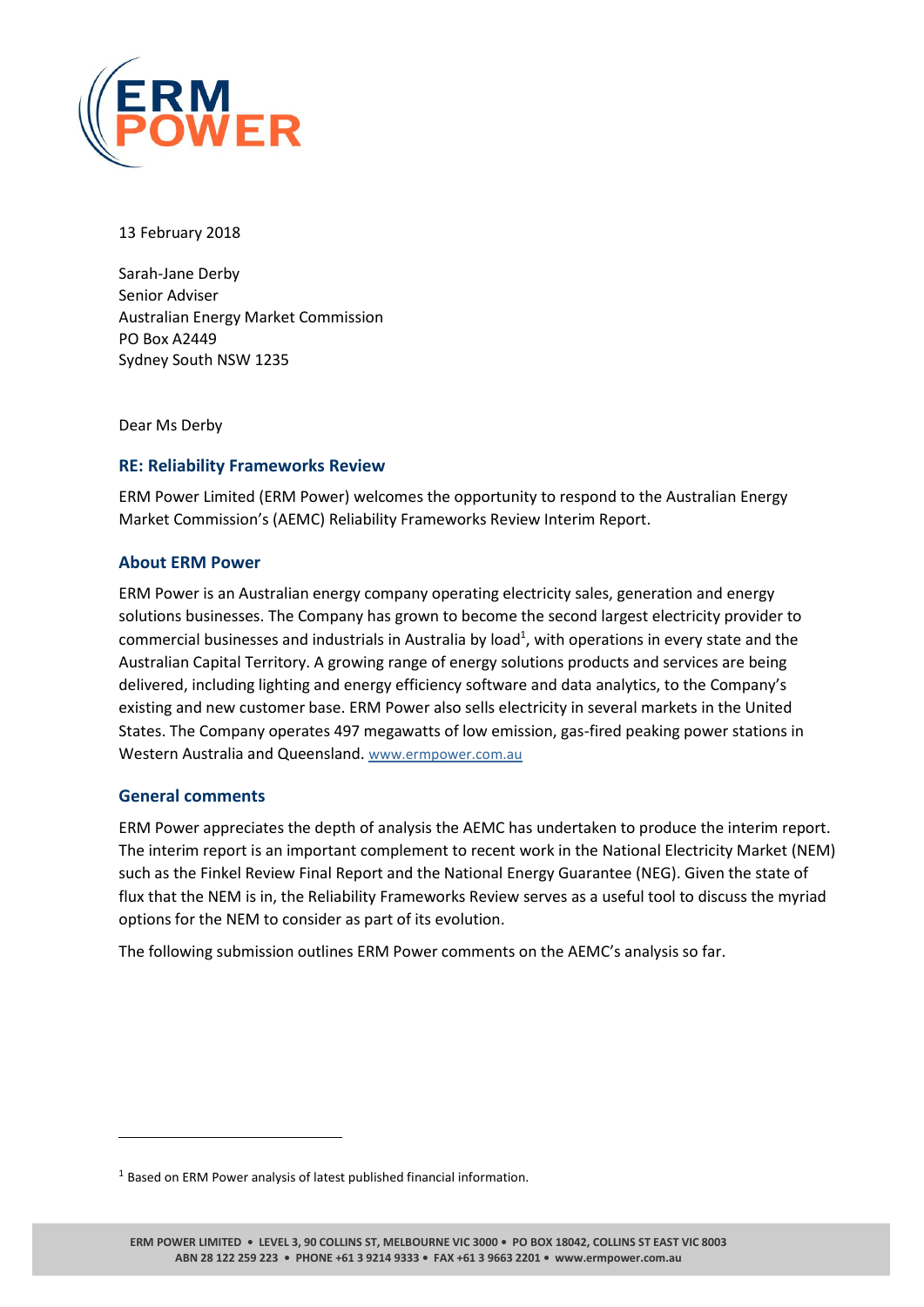

# **Forecasting**

 $\overline{a}$ 

The AEMC in the Executive Summary notes the explicit decision that has been made with regards to the market framework to deliver reliability in the NEM.

*"The design of the framework to deliver reliability in the NEM has been a deliberate one. Market-based solutions provide incentives to be innovative, benefiting consumers. This is because competitive pressures drive more cost-effective and efficient investment, operational and consumption decisions. Centrally-planned or mandated solutions can provide higher levels of certainty of having a reliable supply of energy but, compared to a well-functioning market, are unlikely to deliver an efficient level of reliability at efficient cost. Unlike market participants, central planners do not have the same financial incentives to make efficient decisions and do not have to bear the risk of poor decisions, and so their incentives are often to over-invest".<sup>2</sup>*

However, in assessing the ability of the NEM to deliver reliable supply of electricity to consumers in the short, medium and longer term it is currently a central planner's view of the current and future NEM that provides the paramount view in this regard. Therefore, it is critical that the central planner's view be as accurate as possible, as an inaccurate view has the real potential to result in increased cost to consumers.

As stated in a number of AEMC reports, the NEM is changing with the retirement of generally reliable and dispatchable coal fired and potentially gas fired generation. Even though demand growth has been relatively stagnant in the period post 2008, the result of this generation retirement is that the supply vs demand balance in the NEM is tightening, particularly dispatchable supply. For this reason the accuracy of the Australian Energy Market Operator's (AEMO) short, medium and long term forecasts of maximum demand consumption are of far more critical importance than has historically been the case.

Long-, medium- and short-term forecasting all play important roles in the operation of the NEM. The AEMO's long-term forecasting through the Electricity Statement of Opportunities (ESOO) provides a signal to the market of the need for investment in electricity generation in the longer term time horizon. At the other end of the time-scale, short-term, pre-dispatch signals provide signals to the market of possible supply-demand outcomes including signalling for plant to come online, for users to reduce load in response to high prices, or for AEMO to intervene in the market at additional costs to consumers. At each time scale there is a signal given to the market about how supply and demand conditions may influence the forward price curve as well as the potential for reliable supply to consumers. As such, forecasts are an important tool for all in the energy market.

Whilst the National Electricity Rules (the Rules) - Clause 3.13.3 sets out requirements with regards to the accuracy of AEMO's demand forecasts as issued in the Statement of Opportunities there are no obligations which apply to forecasts in the Short Term or Medium Term Projected Assessment of System Adequacy ST and MT PASA reports issued by AEMO. We believe that it is critical that the Rules contain specific reporting obligations on AEMO with regards to all its load forecasts in the short-, medium- and long-term timeframes. These reporting obligations should include reference to historical and actual temperature outcomes and require that forecasts and real time data be provided to

<sup>&</sup>lt;sup>2</sup> AEMC - Page i Executive Summary Interim Report – Reliability Frameworks Review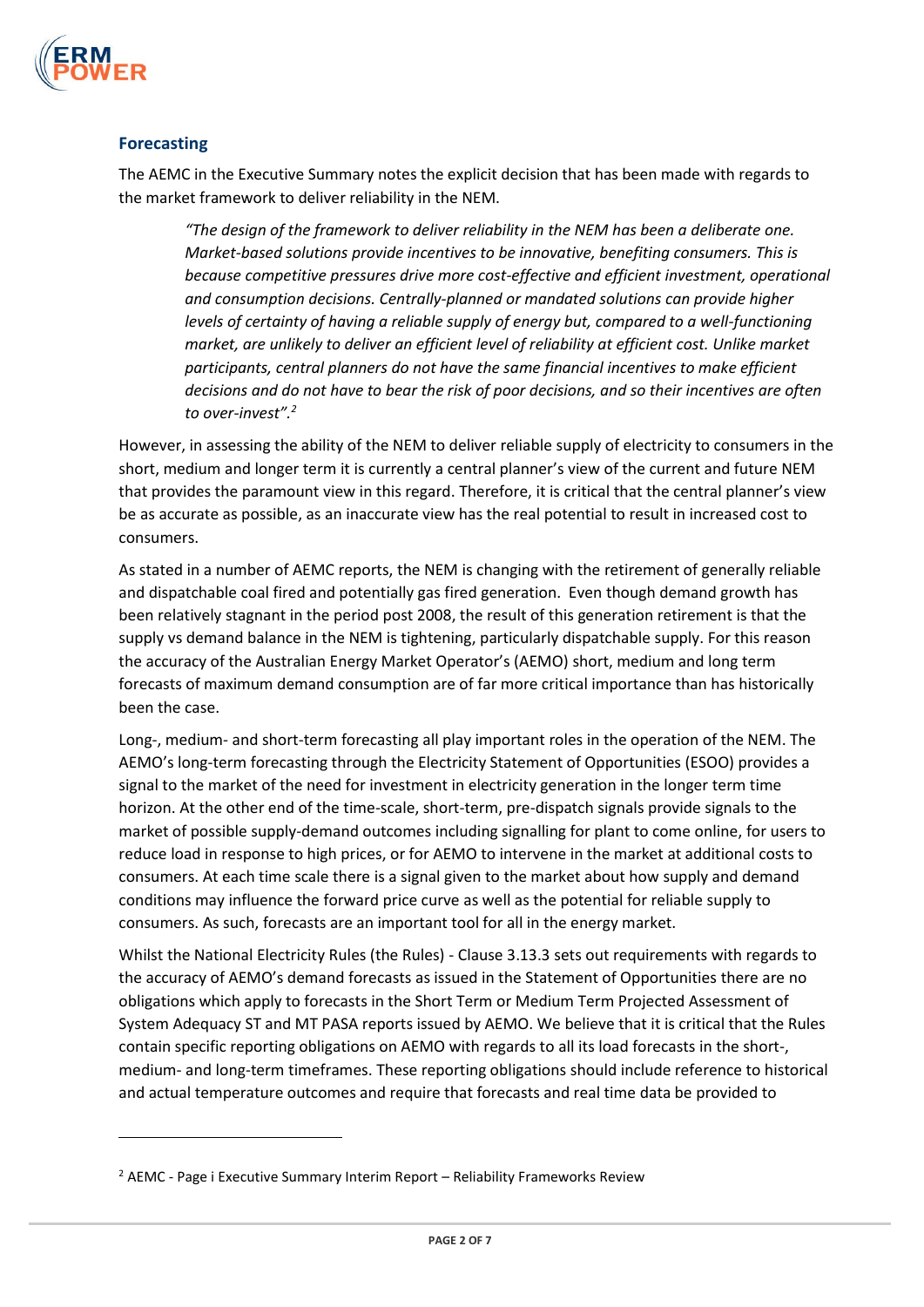

participants in a matching format to allow independent verification of outcomes. Unfortunately, this is currently not the case.

In the lead up to the summer of 2017-18, AEMO published MT PASA forecasts which indicated the potential for supply to fall short of demand if high temperature weather conditions were to occur. Whilst the NEM has seen temperature outcomes outside the Christmas into the New Year holiday period in the 90<sup>th</sup> and 95<sup>th</sup> percentile of historical temperature outcomes, across most regions, maximum demand outcomes have in general struggled to exceed the 50% Probability of Exceedance forecasts as contained in the MT PASA. These MT PASA forecasts were used to justify the contracting of Reliability and Emergency Reserve Trader reserve for the 2017-18 summer, the costs of which will be borne by consumers. Provided in Appendix 1 is data prepared by ERM Power comparing the November 2017 to January 2018 MT PASA forecasts against actual outcomes alongside Bureau of Meteorology monthly historical and actual temperature outcomes for the same period.

ERM Power acknowledges that AEMO's knowledge of the market cannot be expected to be perfect. As the AEMC notes in the interim report, AEMO has limited visibility of how demand will respond to prices and how non-scheduled generators will perform in terms of generation. This introduces some inherent error into the forecasts, which will lead to inefficient prices and inefficiencies in how the market responds or AEMO intervenes in the market. Unfortunately, the AEMC rejected a rule change designed to better inform the market about the actions of price responsive non-scheduled generation and load. ENGIE and Snowy Hydro's *Non-scheduled generation and load in central dispatch* rule change proposed that non-scheduled generation and price-responsive load over 5 MW be required to bid into central dispatch. This rule change would have acted to improve AEMO's understanding in these areas of demand response. ERM Power generally supported this rule change.

The AEMC's rationale for not making the rule change pointed to clauses within the existing National Energy Rules that allow AEMO to require market participants to participate in the central dispatch process if it considers such participation is reasonably necessary for adequate system operation and the maintenance of power system security. In ERM Power's view, this is an almost impossibly high threshold for AEMO to apply.

Consequently, ERM Power believes that the AEMC missed an opportunity to improve AEMO's predispatch forecasting ability in rejecting the *Non-scheduled generation and load in central dispatch* rule change. As such, the AEMC should find ways to provide AEMO with the tools it requires in order to improve AEMO's visibility of the response of such non-scheduled generators or price responsive load. This will enable AEMO to develop better short-term forecasts which include the impact of priceresponsive load and non-scheduled generation.

Going forward, consumer and investor confidence can be supported through a rule setting environment that provides more accurate forecasts and transparent reporting of forecast vs actual outcomes in all forecasting timeframes.

# **Contracting**

The AEMC's analysis appears to suggest that there are few concerns in the contracting market with regards to liquidity given that ASX data shows that a greater volume of trading occurs than consumption. The AEMC acknowledges that this analysis is somewhat incomplete given that the volume of over-the-counter contracts is unknown. ERM Power understands how the AEMC may have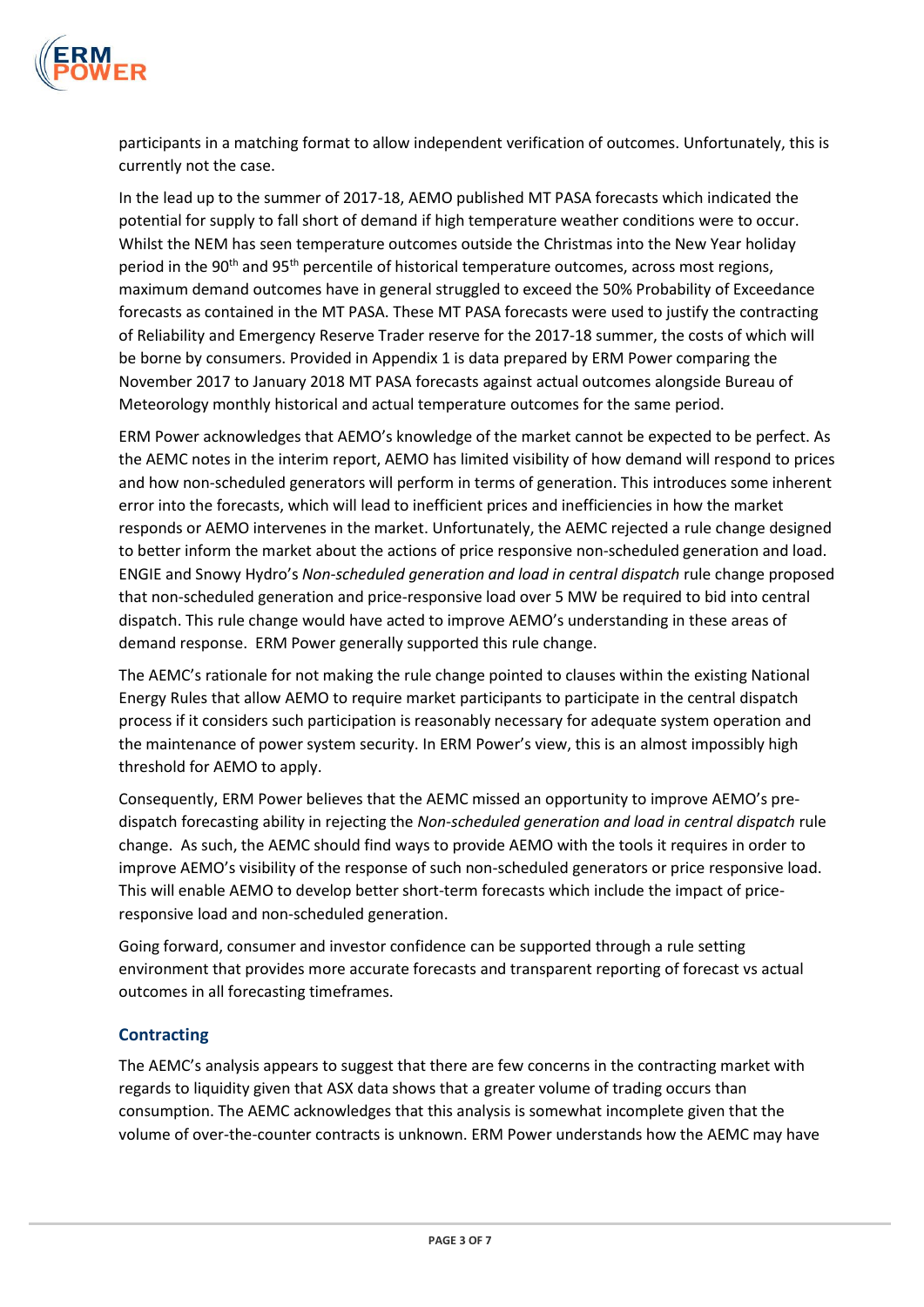

reached this conclusion, but we strongly caution against reaching any firm conclusions whether contract market liquidity is sufficient.

A liquid contract market helps to underpin a competitive retail market for both residential and commercial and industrial (C&I) consumers. Some large users are also active in contract markets separate from retailers.

ERM Power has concerns about the future of contract market liquidity given the trends in ownership and generation technologies. Policies such as the National Electricity Guarantee (NEG) and five minute settlement have the potential to have a disruptive impact on how the contract market operates. As such, it is difficult to presume, as the AEMC does, that the current state of the contract market is a sound proxy for the future of the market.

We have concerns over the depth (that there is a sufficient volume of contracts available) and breadth (that there is a number of different providers of contracts) of contract market liquidity over the coming years. There is also a question about whether the prices of contracts are at a level that supports retail competition, particularly among smaller retailers which do not have a generation portfolio. Regardless of the volumes available, if contracts are not available at prices that allow smaller retailers to compete against the larger vertically-integrated 'gentailers' then, retail competition will suffer, which will likely lead to poorer outcomes for consumers.

#### **Demand response**

ERM Power agrees with the AEMC's conclusion that there are no regulatory barriers to wholesale demand response in the NEM. We have a large portfolio of demand response in the NEM and as such we have a strong understanding of the challenges and opportunities in contracting for demand response. Demand response is a complex investment for both the party (or parties) providing the response and the party requesting the service. There may well be more demand response available in the market, but unlocking it requires finding value for the user providing the response as well as the retailer or other third-party who is dispatching, requesting or controlling the action.

One of the key challenges is the difficulty in securing firm volumes and firm timing of any response. Businesses may need to fulfil orders or be unable to respond to multiple events within the same day to prevent excessive wear and tear on machinery or a significant loss of productive output. There are many and varied considerations that go into providing demand response.

ERM Power also considers that there is a risk in the current approach of using methods such as the Reliability and Emergency Reserve Trader (RERT) and the joint ARENA-AEMO demand response trial to attempt to bring more demand response into the market. Chiefly, our concern is around paying well above-market rates to demand response providers. There is a risk that this sets a new expectation for what demand response is worth and therefore the potential for existing providers offering their service to the RERT or the ARENA-AEMO trial rather than using existing service providers. This would lead to no more wholesale demand response in the market, just a transfer between participants at a higher cost to consumers. Overall, this would be a poor outcome for the market.

It is also important to remember that demand response currently does not necessarily participate in the price setting calculation. As such, it will not result in lower price events in the instances where it is enacted once the high price has already eventuated. Were AEMO given better indications of the expected response of demand to high price events, many high price events may be lower than they currently are. Spot market prices would be more efficient if price responsive load were required to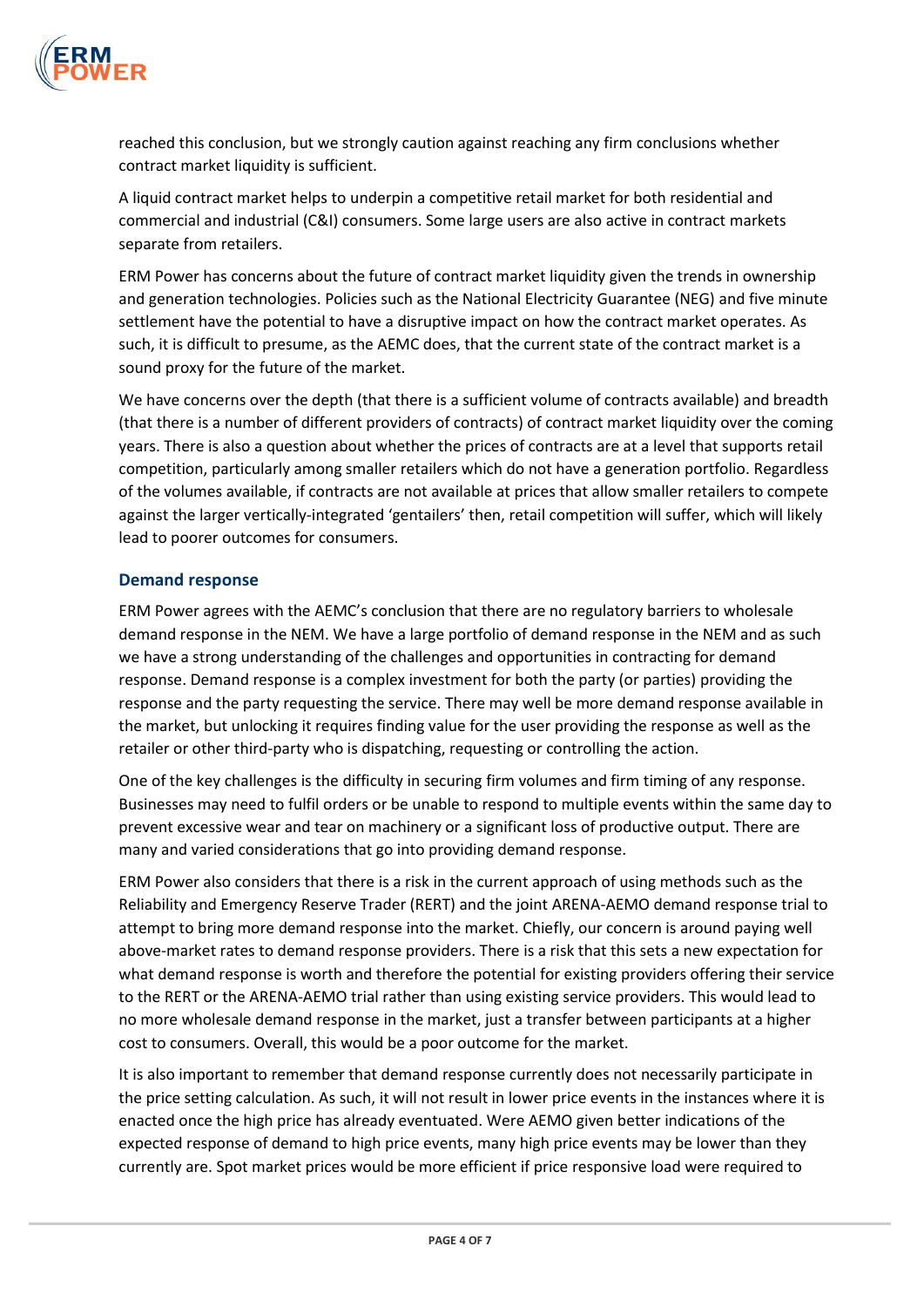

signal these intentions to AEMO as part of the bidding process in a similar way to generation, and at the same thresholds (e.g. 30MW based on the current rules).

Yet, as discussed previously, the AEMC rejected this very option in the *Non-scheduled generation and load in central dispatch* rule change. In our view, making this rule change would have improved market efficiency with few risks and at a low cost. We do not believe that all loads need to provide bids for consumption on a dispatch interval basis. Nor do we believe that a compliance regime as strict as those for generator bidding would be necessary. Simply put, we consider that the AEMC could have made a rule that required price responsive load to signal how it intends to respond at different price bands. This would allow AEMO to factor in expected demand response into the NEMDE.

# **Strategic Reserves**

The AEMC argues that the reliability standard should be the driver of responses such as strategic reserves, which are designed to counter potential shortfalls in energy. ERM Power understands the rationale for the existence of an emergency reliability safety net such as the RERT, however, we continue to believe the RERT creates the potential for a distortionary impact in the normal operation of the market as set out in the Demand Response section of this submission. Discussions of whether other options are needed require a greater level of analysis, and at this stage we remain unconvinced that additional measures are required. The AEMC's interim report contains a solid discussion of the issues at play.

In assessing the ongoing suitability of the RERT, we believe it is important that the AEMC notes that the existing RERT provisions as set out in the Rules do not prevent AEMO from calling for tenders or forming a RERT panel of entities that may be called upon to make reserve offers, and enter into, a contract for reserves at any time in the lead up to a forecast low reserve period. The existing RERT provisions allow for better assessment of potential and actual market responses and in our view, correctly impose on AEMO a discipline that additional costs are only imposed on consumers when greater certainty exists that these additional costs are warranted. In this regard we support the existing timeframes for RERT contracting – 10 weeks prior to the low reserve condition for mediumnotice and 7 weeks for short-notice – as currently contained in the Rules.

ERM Power also contends that a greater level of transparency is needed on the operations of the existing RERT. In particular, reports should be issued to the market following the activation of the RERT in a timely manner to outline the reasons behind activating the service and the impact this had on the market. Similarly, the costs (or estimated costs) of activation should also be revealed sooner, preferably in AEMO's RERT exercise report, than current arrangements are (following the end of the relevant financial year). This would help to provide market participants with a better indicator of the impact of RERT activation costs on their market fees.

We believe the AEMC should also be mindful that contracting and exercise of the RERT by AEMO to maintain high reserve levels could be counterproductive for the negotiation and dispatch of economically efficient DRM going forward. This may also have a negative impact on investment decisions for the introduction of new dispatchable generation and storage.

# **Day ahead markets**

Whilst earlier in this submission we expressed some concerns regarding the existing contracts market, a mandatory day ahead market would represent a fundamental change to the operations of the NEM. Consideration of such a change should only be made following exhaustive consultation with the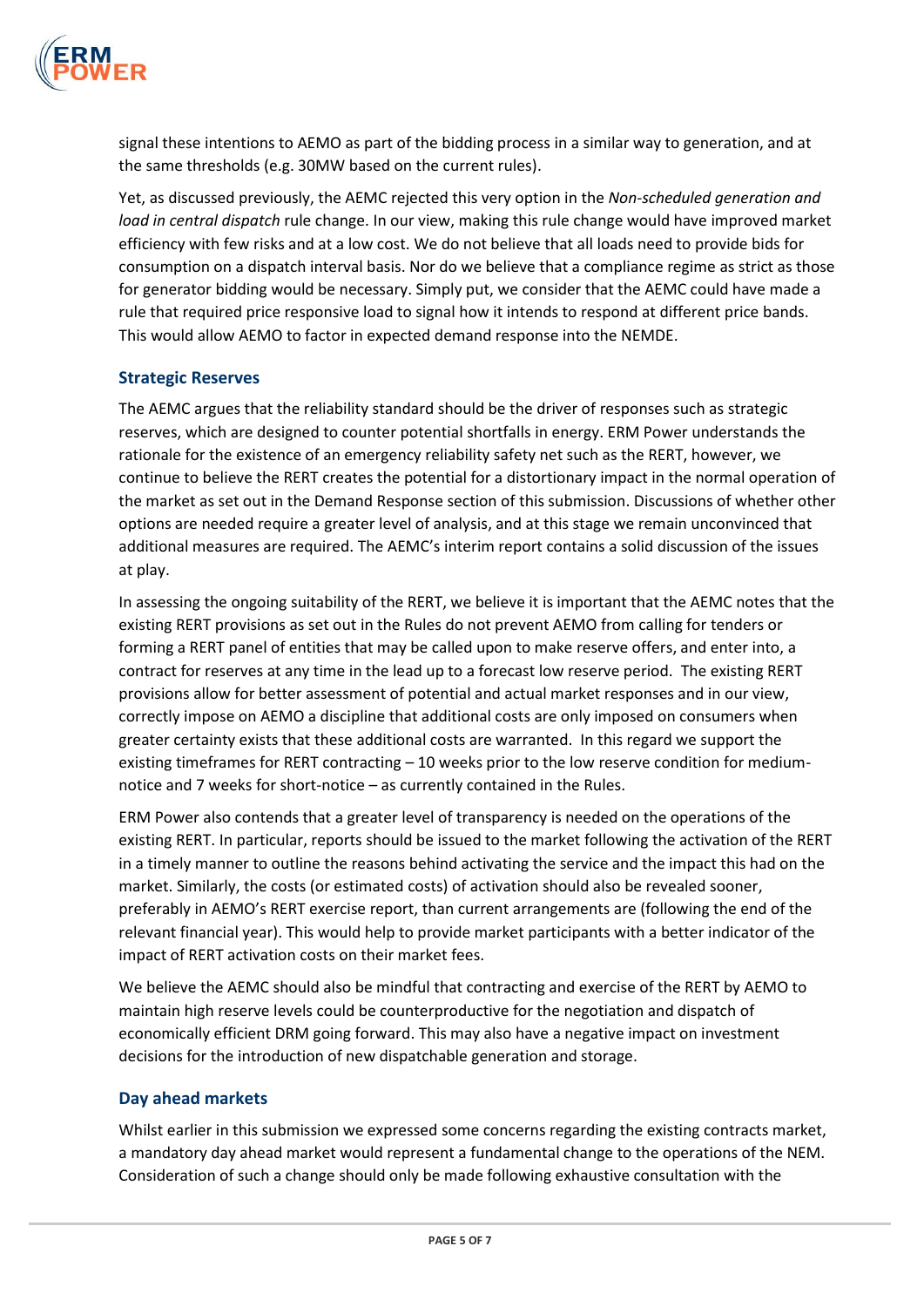

industry to determine if there would indeed be long-lasting benefits to consumers. At this stage, ERM Power is unconvinced that there is a case for a mandatory day-ahead market. As noted by the AEMC, many electricity markets currently operating a day-ahead market have vastly different structures to the NEM. It is likely that a series of changes to the NEM would be needed in order for a day ahead market to be workable and effective. Additionally, it is far from clear than any of the potential market changes that may be required to justify a mandatory day-ahead market would meet the National Electricity Objective.

The AEMC also found that a voluntary day-ahead market could be established right now, but that for various possible reasons, one has not formed. While not opposed to a voluntary day-ahead market, ERM Power is not of belief that such a market would currently be widely supported within the NEM.

Please contact me if you would like to discuss this submission further.

Yours sincerely,

[signed]

Ben Pryor Regulatory Affairs Policy Advisor 03 9214 9316 - bpryor@ermpower.com.au